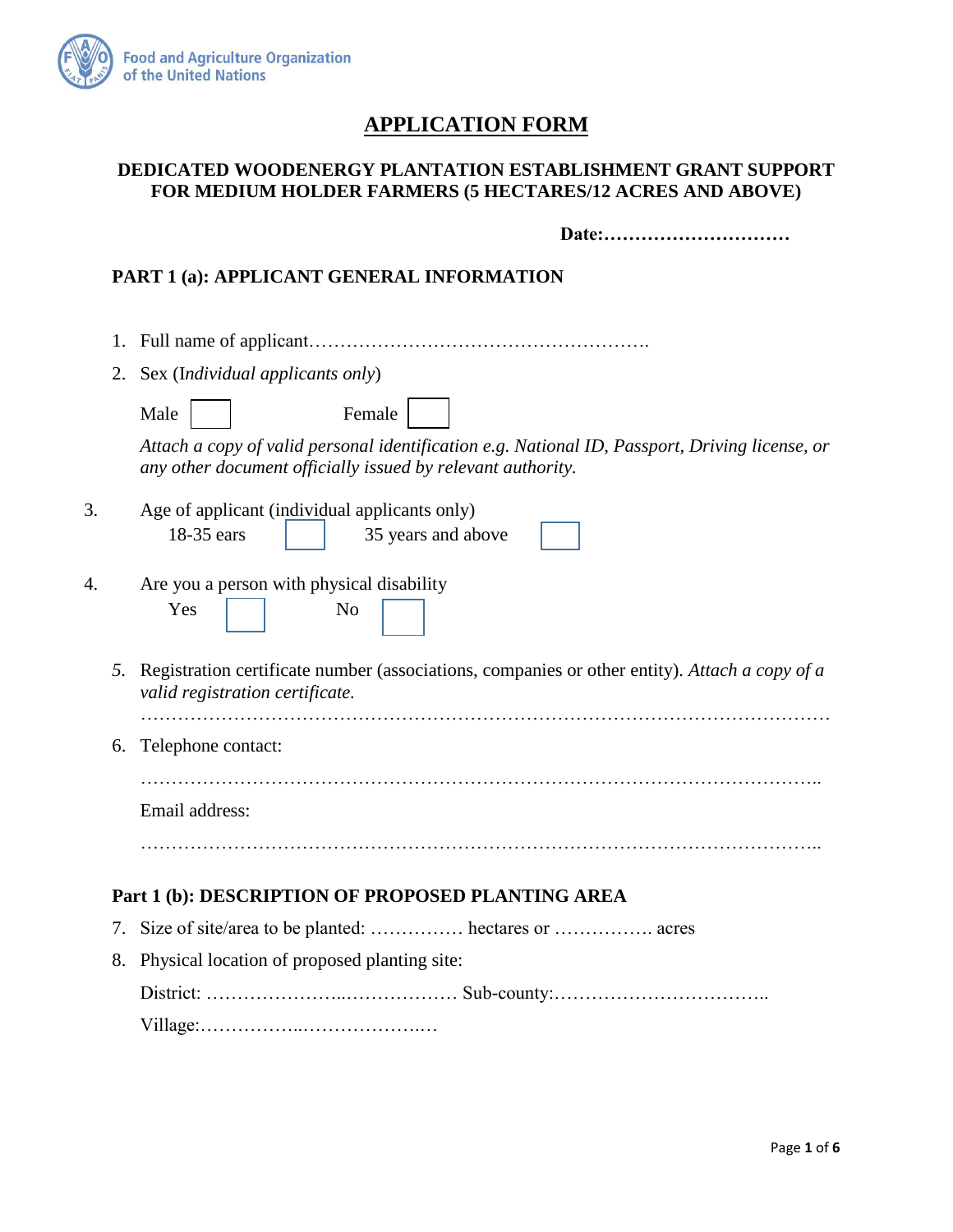

| 9. Nature of ownership of land for proposed planting. Tick appropriately. Attach proof of<br>ownership or user rights.                                             |  |  |  |  |  |  |  |  |  |
|--------------------------------------------------------------------------------------------------------------------------------------------------------------------|--|--|--|--|--|--|--|--|--|
| Private (individual)<br><b>Central Forest Reserve (CFR)</b><br>Private (Communal)                                                                                  |  |  |  |  |  |  |  |  |  |
| <b>Local Forest Reserve</b>                                                                                                                                        |  |  |  |  |  |  |  |  |  |
| Other                                                                                                                                                              |  |  |  |  |  |  |  |  |  |
|                                                                                                                                                                    |  |  |  |  |  |  |  |  |  |
| 10. What is the current land use of the proposed planting site?                                                                                                    |  |  |  |  |  |  |  |  |  |
|                                                                                                                                                                    |  |  |  |  |  |  |  |  |  |
|                                                                                                                                                                    |  |  |  |  |  |  |  |  |  |
| 11. Are there any land-related disputes (boundary conflicts, encroachment, etc.) on the proposed                                                                   |  |  |  |  |  |  |  |  |  |
| site? Yes<br>N <sub>o</sub>                                                                                                                                        |  |  |  |  |  |  |  |  |  |
| 12. If YES, provide brief information on how the dispute is being managed.                                                                                         |  |  |  |  |  |  |  |  |  |
|                                                                                                                                                                    |  |  |  |  |  |  |  |  |  |
|                                                                                                                                                                    |  |  |  |  |  |  |  |  |  |
|                                                                                                                                                                    |  |  |  |  |  |  |  |  |  |
| 13. (a) Accessibility: Is the proposed planting site accessible by road?                                                                                           |  |  |  |  |  |  |  |  |  |
| Yes<br>N <sub>0</sub>                                                                                                                                              |  |  |  |  |  |  |  |  |  |
| (b) What is the estimated distance of the proposed planting site from the nearest town or<br>trading centre?                                                       |  |  |  |  |  |  |  |  |  |
|                                                                                                                                                                    |  |  |  |  |  |  |  |  |  |
| What form of roads are you referring to in 13a) above<br>a)                                                                                                        |  |  |  |  |  |  |  |  |  |
| Motorable and all-weather<br>Motorable and not all-weather                                                                                                         |  |  |  |  |  |  |  |  |  |
| <b>PART 2: FOREST MANAGEMENT INFORMATION</b><br>a) Management objectives<br>State your economic, social and environmental objectives of establishing a wood energy |  |  |  |  |  |  |  |  |  |
| plantation.                                                                                                                                                        |  |  |  |  |  |  |  |  |  |
|                                                                                                                                                                    |  |  |  |  |  |  |  |  |  |
|                                                                                                                                                                    |  |  |  |  |  |  |  |  |  |
|                                                                                                                                                                    |  |  |  |  |  |  |  |  |  |
| b) Site characteristics<br>Climate: Briefly describe the rain patterns and temperature characteristics of the proposed<br>$\rm i)$<br>planting site.               |  |  |  |  |  |  |  |  |  |
|                                                                                                                                                                    |  |  |  |  |  |  |  |  |  |
|                                                                                                                                                                    |  |  |  |  |  |  |  |  |  |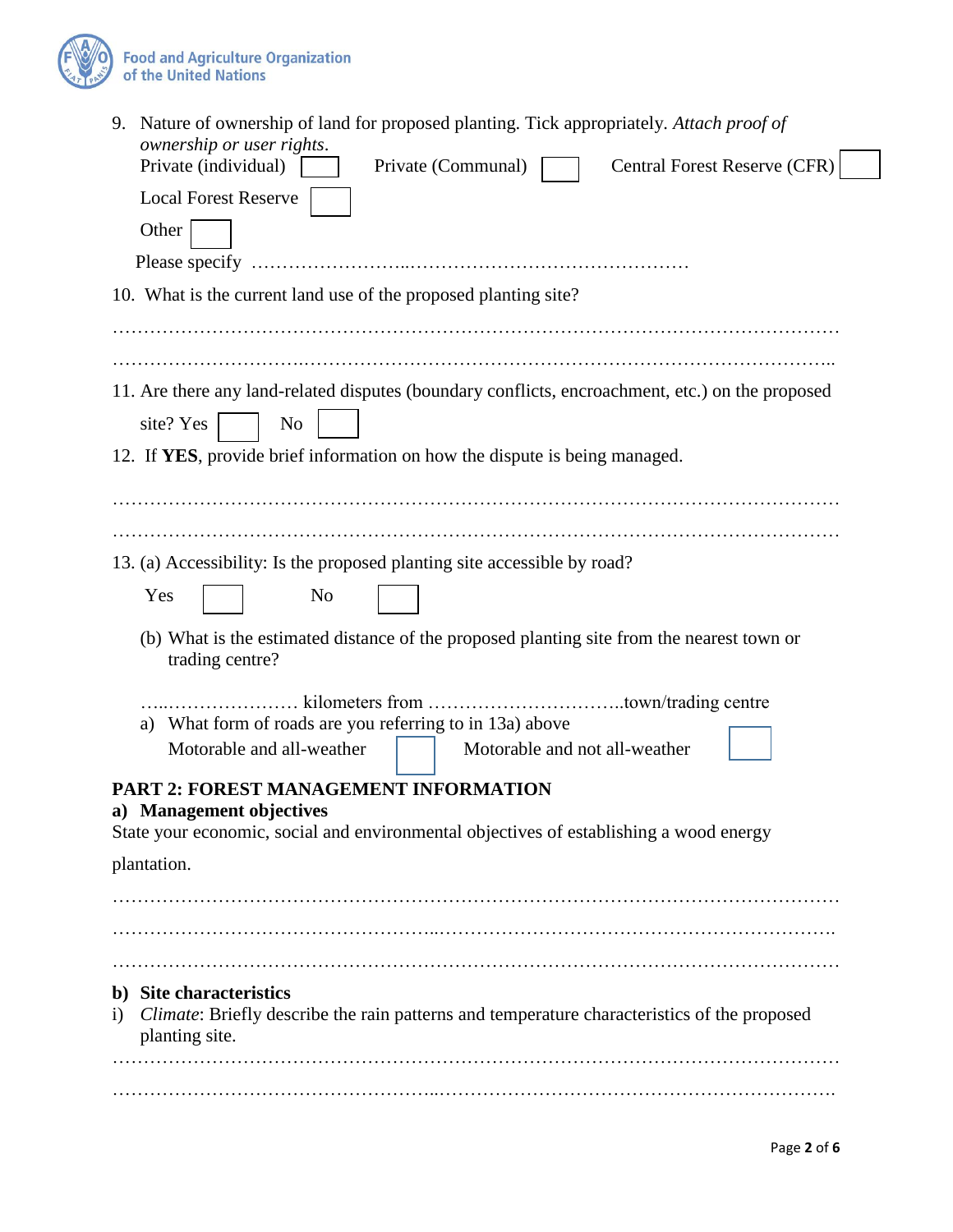

ii) *Soil:* Briefly describe the soil type/characteristics of the proposed planting site (e.g fertile loam, clay soils, sandy soils, rocky etc).

………………………………………………………………………………………………………

……………………………………………..……………………………………………………….

iii) *Topography:* Briefly describe the a**verage** overall topography of the proposed planting site (flat, gentle slope, moderate slope, steep slope, very steep slope etc).

………………………………………………………………………………………………………

### **c) Species selection**

Which wood energy species do you propose to plant? Refer to a list of species recommended by the project.

………………………………………………………………………………………………………

### **d) Planting plan**

Please provide your proposed planting plan in the table below.

#### **Planting plan 2022/2023**

| Year         | <b>Planting season</b> | <b>Acres</b> )  | Area to be planted (hectares/ | Species to be planted |  |  |
|--------------|------------------------|-----------------|-------------------------------|-----------------------|--|--|
|              |                        | <b>Hectares</b> | Acres                         |                       |  |  |
| 2022         | September - November   |                 |                               |                       |  |  |
| 2023         | March - May            |                 |                               |                       |  |  |
|              | September - November   |                 |                               |                       |  |  |
| <b>Total</b> |                        |                 |                               |                       |  |  |

#### **e) Experience, skills and labor management**

| i) Have you ever been involved in tree planting? Yes<br>N <sub>0</sub>                                                    |  |  |  |  |  |  |  |  |  |
|---------------------------------------------------------------------------------------------------------------------------|--|--|--|--|--|--|--|--|--|
| Below 5 years<br>No experience<br>If yes, for how long? 5 years and above<br>$\rm ii)$                                    |  |  |  |  |  |  |  |  |  |
| iii)<br>Have you ever planted or managed any trees of your own? Yes<br>No                                                 |  |  |  |  |  |  |  |  |  |
| iv) If YES to iii above, how many hectares or acres?                                                                      |  |  |  |  |  |  |  |  |  |
| 5hectares and above<br><b>Below 5hectares</b>                                                                             |  |  |  |  |  |  |  |  |  |
| Those involved in tree planting for others, tick the appropriate size of the plantation<br>V)                             |  |  |  |  |  |  |  |  |  |
| Shectares and above<br><b>Below 5hectares</b>                                                                             |  |  |  |  |  |  |  |  |  |
| <i>vi</i> ) What is your proposed source of labour for carrying out plantation activities? Tick all that<br><i>apply.</i> |  |  |  |  |  |  |  |  |  |
| Local community                                                                                                           |  |  |  |  |  |  |  |  |  |
| Import from nearby districts                                                                                              |  |  |  |  |  |  |  |  |  |
| <b>Family labour</b>                                                                                                      |  |  |  |  |  |  |  |  |  |
| Please specify<br>Other                                                                                                   |  |  |  |  |  |  |  |  |  |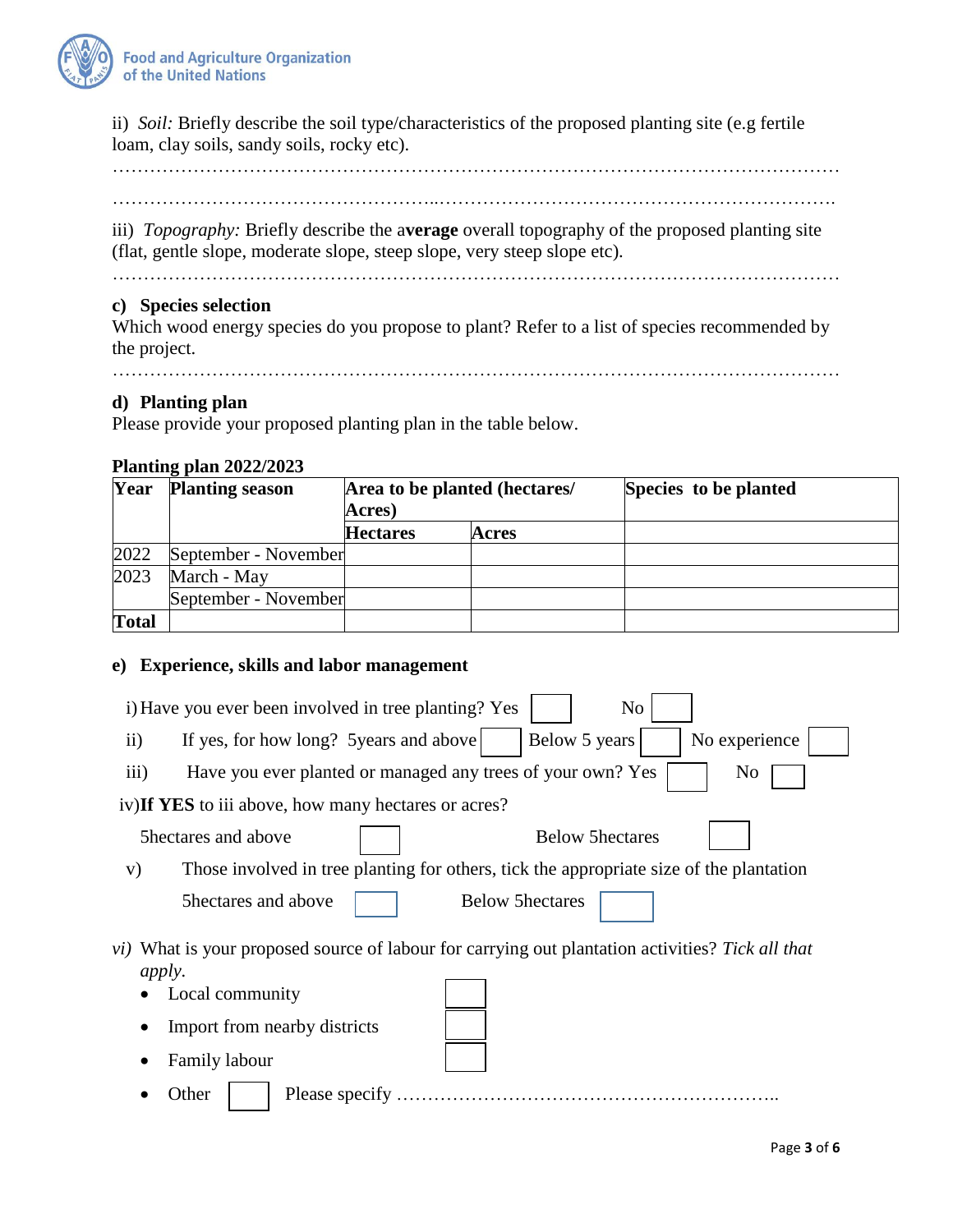

| rivers, streams, pockets of intact natural forest, endangered fauna (animals) or flora (plants)?                                                                          |  |  |  |  |  |  |
|---------------------------------------------------------------------------------------------------------------------------------------------------------------------------|--|--|--|--|--|--|
|                                                                                                                                                                           |  |  |  |  |  |  |
| If YES, please provide a brief description of measures to be taken to conserve the identified<br>areas of social significance?                                            |  |  |  |  |  |  |
|                                                                                                                                                                           |  |  |  |  |  |  |
|                                                                                                                                                                           |  |  |  |  |  |  |
|                                                                                                                                                                           |  |  |  |  |  |  |
| g) Source of funding<br>Provide brief information on the potential source of funding for your initial establishment and<br>maintenance of the bio-energy tree plantation. |  |  |  |  |  |  |
|                                                                                                                                                                           |  |  |  |  |  |  |

……………………………………………..………………………………………………………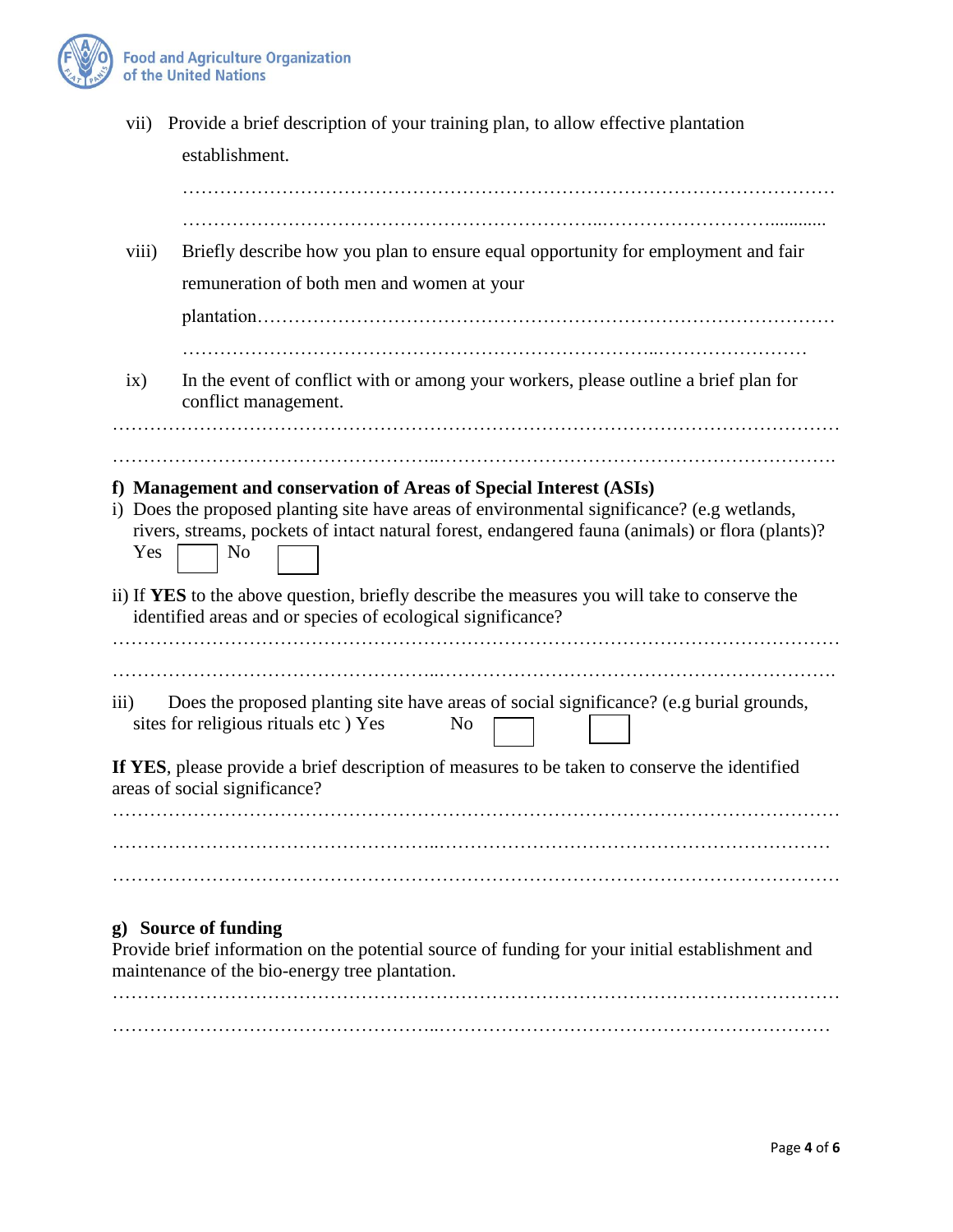

## **h) Projected costs**

Please indicate projected expenditures for the first four years of the project in the table below.

| <b>Activity</b>                                   |      |      | Cost per year (UGX) | <b>Remarks</b> |  |
|---------------------------------------------------|------|------|---------------------|----------------|--|
|                                                   | 2022 | 2023 | 2024                | 2025           |  |
| <b>Site preparation</b>                           |      |      |                     |                |  |
| Survey and land demarcation (if applicable)       |      |      |                     |                |  |
| Land preparation (clearing and burning)           |      |      |                     |                |  |
| Pre-plant weed control                            |      |      |                     |                |  |
| Marking and pitting                               |      |      |                     |                |  |
| <b>Planting and blanking</b>                      |      |      |                     |                |  |
| Cost of planting material<br>(seedlings/cuttings) |      |      |                     |                |  |
| Planting labour                                   |      |      |                     |                |  |
| <b>Silviculture operations</b>                    |      |      |                     |                |  |
| Post-plant weed control                           |      |      |                     |                |  |
| Tending weed control                              |      |      |                     |                |  |
| <b>Forest protection</b>                          |      |      |                     |                |  |
| Fire management                                   |      |      |                     |                |  |
| Protection against pests and animals              |      |      |                     |                |  |
| Other costs (specify)                             |      |      |                     |                |  |
| <b>Total</b>                                      |      |      |                     |                |  |

## **i) Projected revenue estimates and project monitoring aspects**

How much revenue per hectare do you anticipate to make from your plantation at harvest (use charcoal as the main product at end of rotation).

……………………………………………………………………………………………………… ……………………………………………..………………………………………………………. ……………………………………………………………………………………………………… ……………………………………………………………………………………………………… ……………………………………………………………………………………………………… ……………………………………………………………………………………………………… …………………………………………………………………………………………………........